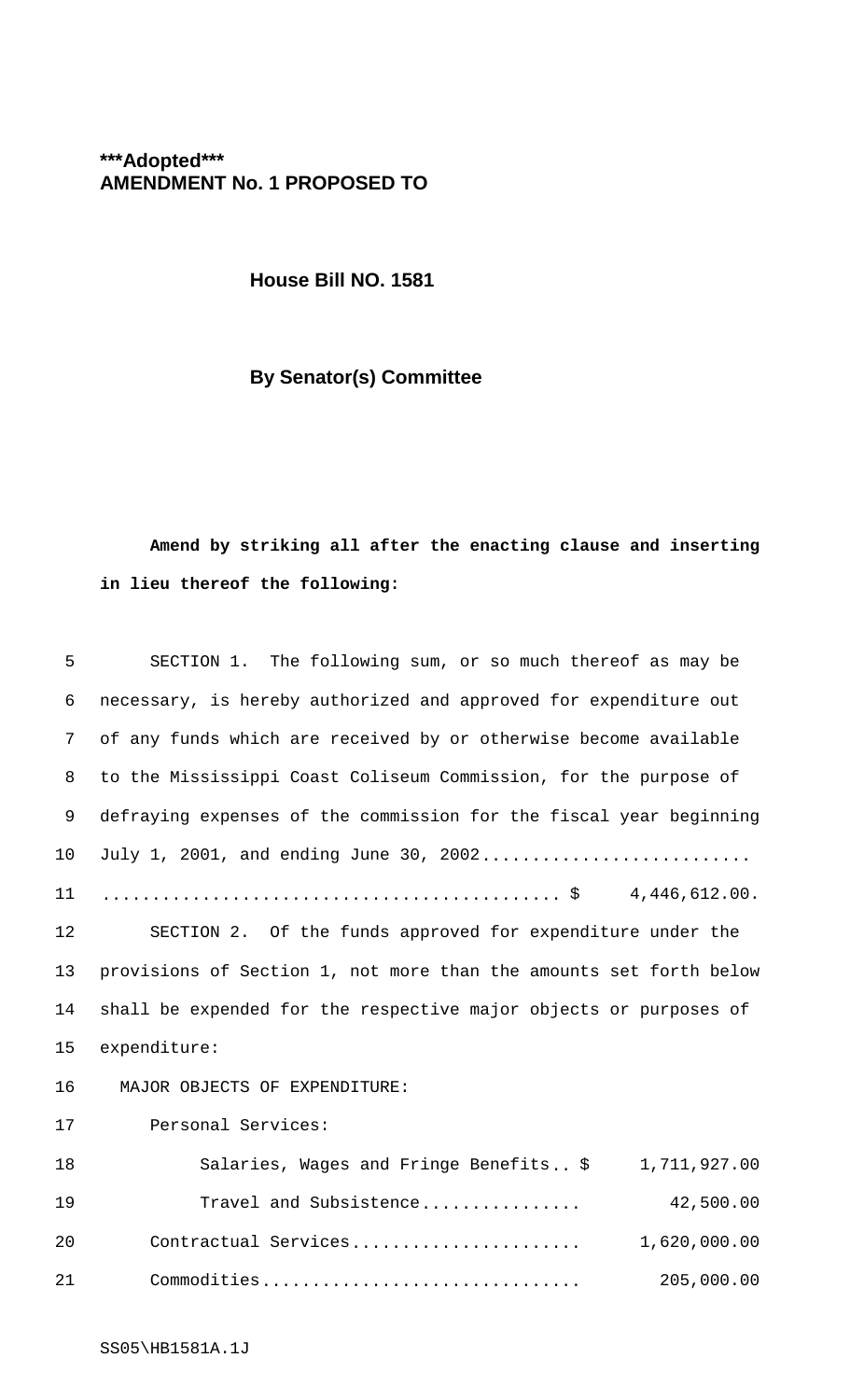Capital Outlay:

| 23 | Other Than Equipment               |                         |          | 0.00         |
|----|------------------------------------|-------------------------|----------|--------------|
| 24 | Equipment                          |                         |          | 667,185.00   |
| 25 | Subsidies, Loans and Grants ______ |                         |          | 200,000.00   |
| 26 |                                    |                         |          | 4,446,612.00 |
| 27 | AUTHORIZED POSITIONS:              |                         |          |              |
| 28 |                                    | Permanent: Full Time    | 46       |              |
| 29 |                                    | Part Time               | $\Omega$ |              |
| 30 |                                    | Time-Limited: Full Time | $\Omega$ |              |
| 31 |                                    | Part Time               | 0        |              |
|    |                                    |                         |          |              |

 Any transfers or escalations shall be made in accordance with the terms, conditions and procedures established by law.

 No general funds authorized to be expended herein shall be used to replace federal funds and/or other special funds which are being used for salaries authorized under the provisions of this act and which are withdrawn and no longer available.

38 SECTION 3. In addition to all other sums heretofore authorized, the following sum, or so much thereof as may be necessary, is hereby authorized and approved for expenditure out of any funds which are received by or otherwise become available to the Mississippi Coast Coliseum Commission, for the purpose of defraying the expenses of the commission for the fiscal year ending June 30, 2001............................... \$ 480,000.00 SECTION 4. The money herein approved for expenditure shall be disbursed upon bank checks signed by the proper person, officer or officers, in the manner provided by law.

 SECTION 5. This act shall take effect and be in force from and after July 1, 2001, except that Section 3 shall take effect and be in force from and after its passage.

**Further, amend by striking the title in its entirety and**